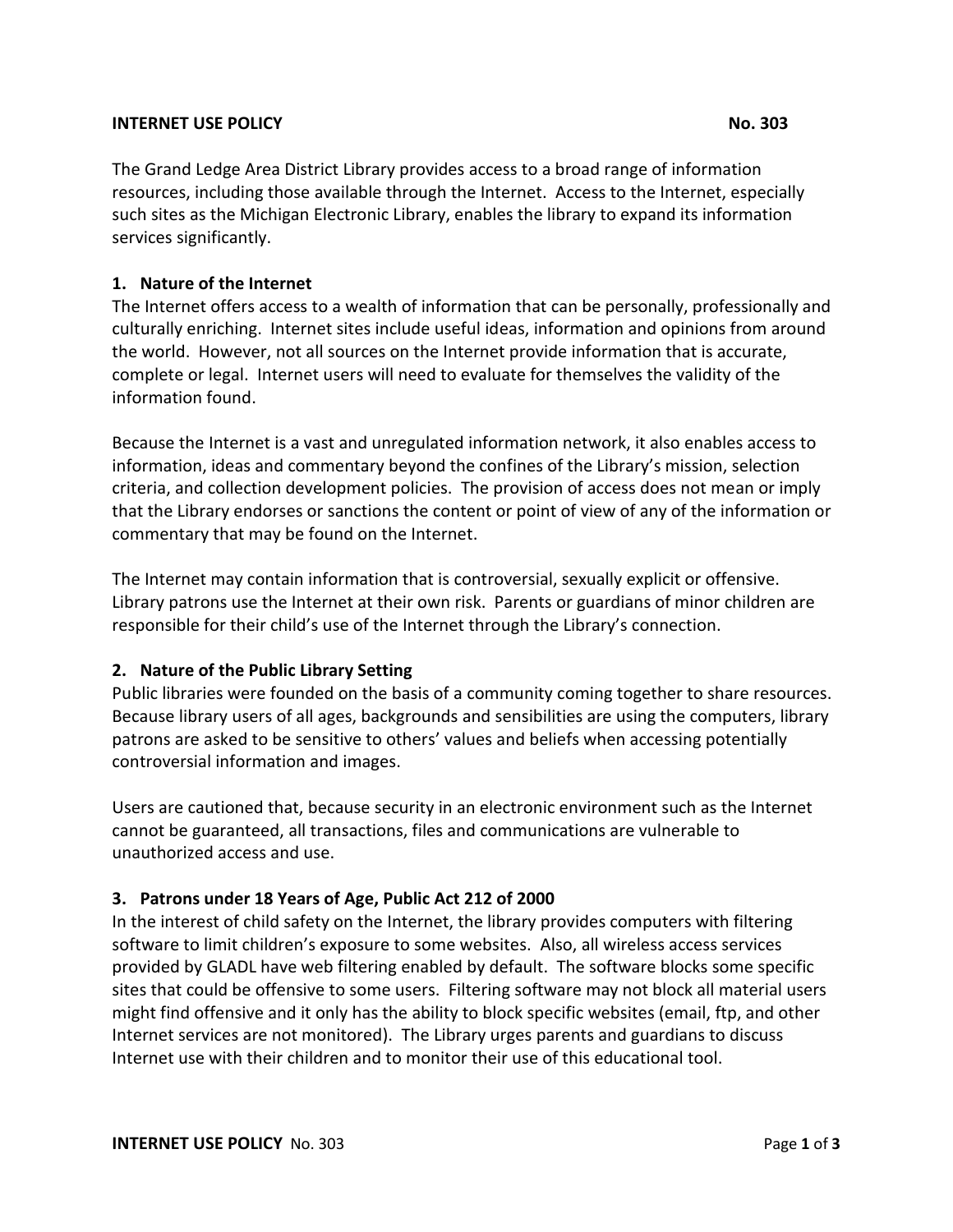A parent or guardian must accompany and be sitting at the computer terminal with patrons under 18 years of age wishing to have access to unfiltered Internet workstations.

## **4. Unfiltered Access**

Patrons must be 18 years or older in order to use unfiltered workstations. Patrons may be asked to present current identification having a birth date and a picture.

## **5. Acceptable Use**

All users of the Library's Internet connection and workstations are expected to use this resource in a responsible and courteous manner and to follow all rules and procedures as established in this policy.

Internet access may be denied to anyone who does not comply with this policy. Patrons may appeal the loss of Internet privileges to the Library Director and/or the Library Board.

#### **6. Access Procedures**

- a. Access is available on a first-come, first-served basis.
- b. Wireless Internet access is available during the library's hours of operation. Patrons can provide their own computers with wireless capabilities to take advantage of this access.
- c. The general public access workstations will be available for use during all of the hours the library is open. All workstations will be turned off 15 minutes before closing.

#### **7. Users must:**

- a. Use the Library Internet connection and workstations in a lawful manner. Workstations cannot be used for any fraudulent or unlawful purpose prohibited under any applicable federal, Michigan or local law.
- b. Respect intellectual property rights and obey the copyright laws of the United States.
- c. Not permit minor access to sexually explicit materials harmful to minors.
- d. Comply with the library's Conduct of Library Users Policy.
- e. Respect the privacy of others by not misrepresenting oneself as another user, by not attempting to modify or gain access to files, passwords or data belonging to others; and by not seeking disallowed access to any computer system via the Internet.
- f. Limit use to  $\frac{1}{2}$  hour at a time if other patrons are waiting. If no other people are waiting, a patron may use the Internet for additional time up to a maximum of 180 minutes. Guests may use the Internet for 30 minutes to 60 minutes. The library staff will determine the availability of additional access time based on over-all user demand.